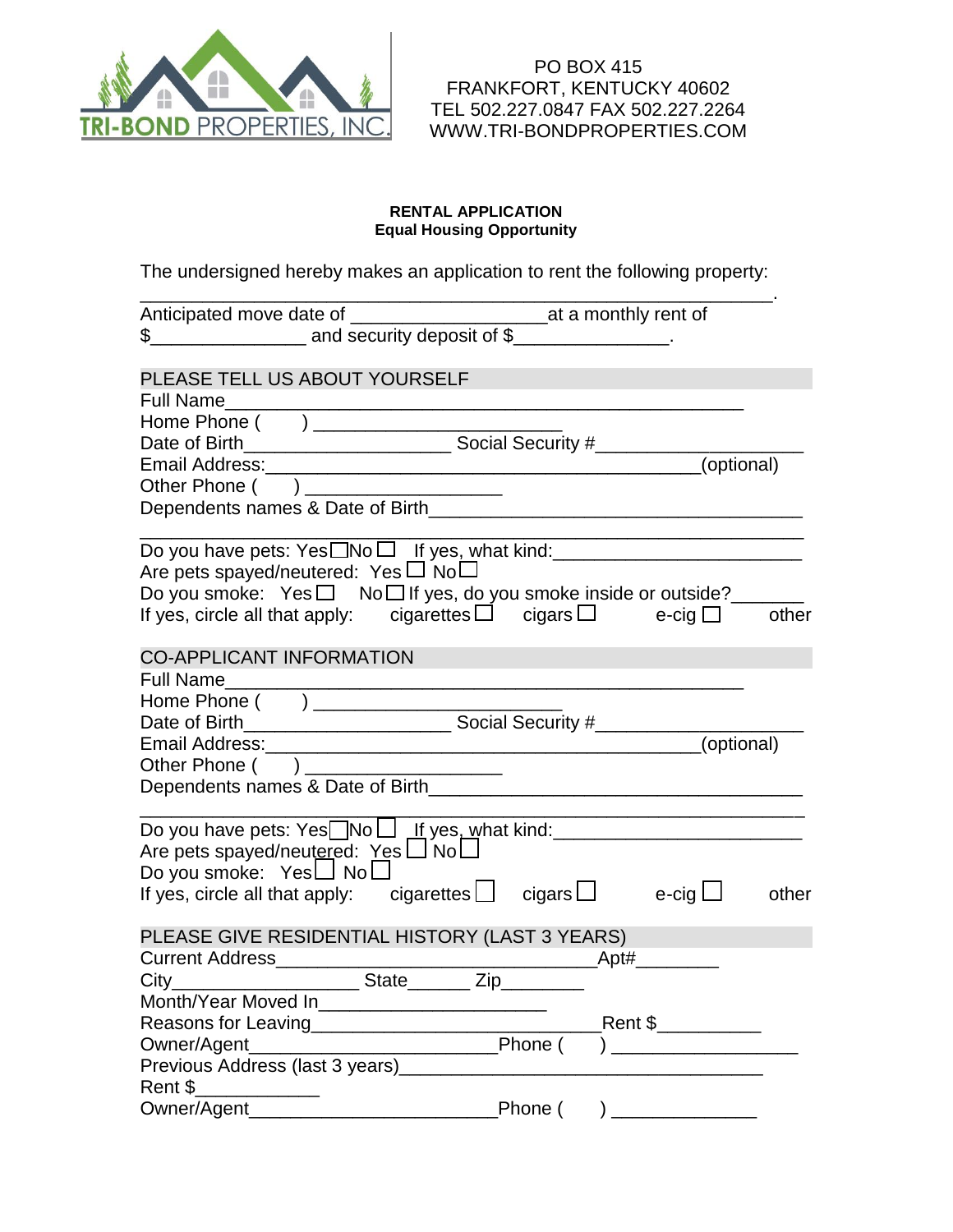

|                                                                        |     | PLEASE GIVE CO-APPLICANT RESIDENTIAL HISTORY (LAST 3 YEARS) |        |
|------------------------------------------------------------------------|-----|-------------------------------------------------------------|--------|
|                                                                        |     |                                                             |        |
|                                                                        |     |                                                             |        |
| Month/Year Moved In_________________________                           |     |                                                             |        |
|                                                                        |     |                                                             |        |
|                                                                        |     |                                                             |        |
|                                                                        |     |                                                             |        |
| Rent \$                                                                |     |                                                             |        |
|                                                                        |     |                                                             |        |
|                                                                        |     |                                                             |        |
| PLEASE DESCRIBE YOUR CREDIT HISTORY                                    |     |                                                             | Y<br>N |
| Have you declared bankruptcy in the past seven (7) years?              |     |                                                             |        |
| Have you ever been evicted from a rental residence?                    |     |                                                             |        |
| Have you had two or more late rental payments in the past year?        |     |                                                             |        |
| Have you ever willfully or intentionally refused to pay rent when due? |     |                                                             |        |
|                                                                        |     |                                                             |        |
| PLEASE DESCRIBE CO-APPLICANT CREDIT HISTORY                            |     |                                                             | N      |
| Have you declared bankruptcy in the past seven (7) years?              |     |                                                             |        |
| Have you ever been evicted from a rental residence?                    |     |                                                             |        |
| Have you had two or more late rental payments in the past year?        |     |                                                             |        |
| Have you ever willfully or intentionally refused to pay rent when due? |     |                                                             |        |
|                                                                        |     |                                                             |        |
|                                                                        |     |                                                             |        |
| PLEASE PROVIDE YOUR EMPLOYMENT INFORMATION                             |     |                                                             |        |
| Your Status: Full Time Part Time Student J Unemployed                  |     |                                                             |        |
|                                                                        |     |                                                             |        |
|                                                                        |     |                                                             |        |
|                                                                        |     |                                                             |        |
|                                                                        |     |                                                             |        |
|                                                                        |     |                                                             |        |
|                                                                        |     |                                                             |        |
|                                                                        |     |                                                             |        |
| Supervisor Name                                                        |     |                                                             |        |
| Phone $($ $)$ ___                                                      |     |                                                             |        |
| Pay \$                                                                 |     |                                                             |        |
|                                                                        |     |                                                             |        |
| PLEASE PROVIDE CO-APPLICANT EMPLOYMENT INFORMATION                     |     |                                                             |        |
| Your Status: Full Time Part Time Student                               |     | Unemploved                                                  |        |
|                                                                        |     |                                                             |        |
|                                                                        |     |                                                             |        |
|                                                                        |     |                                                             |        |
| Phone (<br>$\lambda$<br>Pay \$                                         | per |                                                             |        |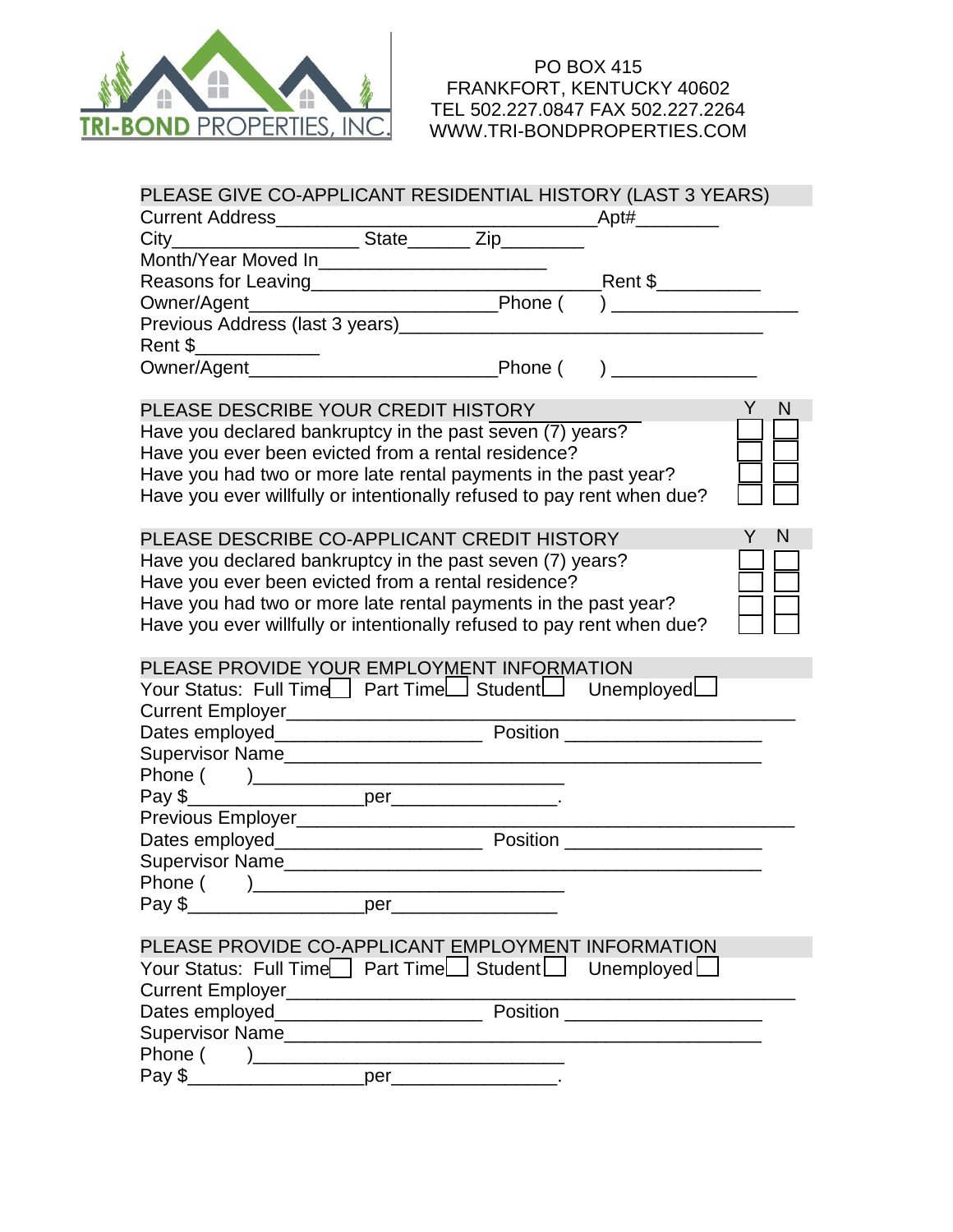

| If you have other sources of income that you would like us to consider, please list<br>income, source, and person (banker, employer, etc.) who we may contact for<br>confirmation. You do not have to reveal alimony, child support, or spouse's<br>annual income unless you want us to consider it in this application. |               |
|--------------------------------------------------------------------------------------------------------------------------------------------------------------------------------------------------------------------------------------------------------------------------------------------------------------------------|---------------|
| Amount \$______________________                                                                                                                                                                                                                                                                                          |               |
|                                                                                                                                                                                                                                                                                                                          |               |
|                                                                                                                                                                                                                                                                                                                          |               |
|                                                                                                                                                                                                                                                                                                                          |               |
| PLEASE LIST YOUR REFERENCES                                                                                                                                                                                                                                                                                              |               |
| <b>Bank Accounts:</b>                                                                                                                                                                                                                                                                                                    |               |
|                                                                                                                                                                                                                                                                                                                          |               |
| Account Number___________________                                                                                                                                                                                                                                                                                        |               |
|                                                                                                                                                                                                                                                                                                                          |               |
| Account Number _______________                                                                                                                                                                                                                                                                                           |               |
| Personal Reference or Emergency Contact:                                                                                                                                                                                                                                                                                 |               |
|                                                                                                                                                                                                                                                                                                                          |               |
|                                                                                                                                                                                                                                                                                                                          |               |
|                                                                                                                                                                                                                                                                                                                          |               |
| <b>Driver's License:</b>                                                                                                                                                                                                                                                                                                 |               |
|                                                                                                                                                                                                                                                                                                                          |               |
|                                                                                                                                                                                                                                                                                                                          |               |
| PLEASE LIST CO-APPLICANT REFERENCES                                                                                                                                                                                                                                                                                      |               |
| <b>Bank Accounts:</b>                                                                                                                                                                                                                                                                                                    |               |
|                                                                                                                                                                                                                                                                                                                          |               |
| Account Number_______                                                                                                                                                                                                                                                                                                    |               |
|                                                                                                                                                                                                                                                                                                                          |               |
| Account Number___________________                                                                                                                                                                                                                                                                                        |               |
| Personal Reference or Emergency Contact:                                                                                                                                                                                                                                                                                 |               |
|                                                                                                                                                                                                                                                                                                                          |               |
|                                                                                                                                                                                                                                                                                                                          |               |
| <b>Driver's License:</b>                                                                                                                                                                                                                                                                                                 |               |
| Your Driver's License Number______________                                                                                                                                                                                                                                                                               | State________ |
|                                                                                                                                                                                                                                                                                                                          |               |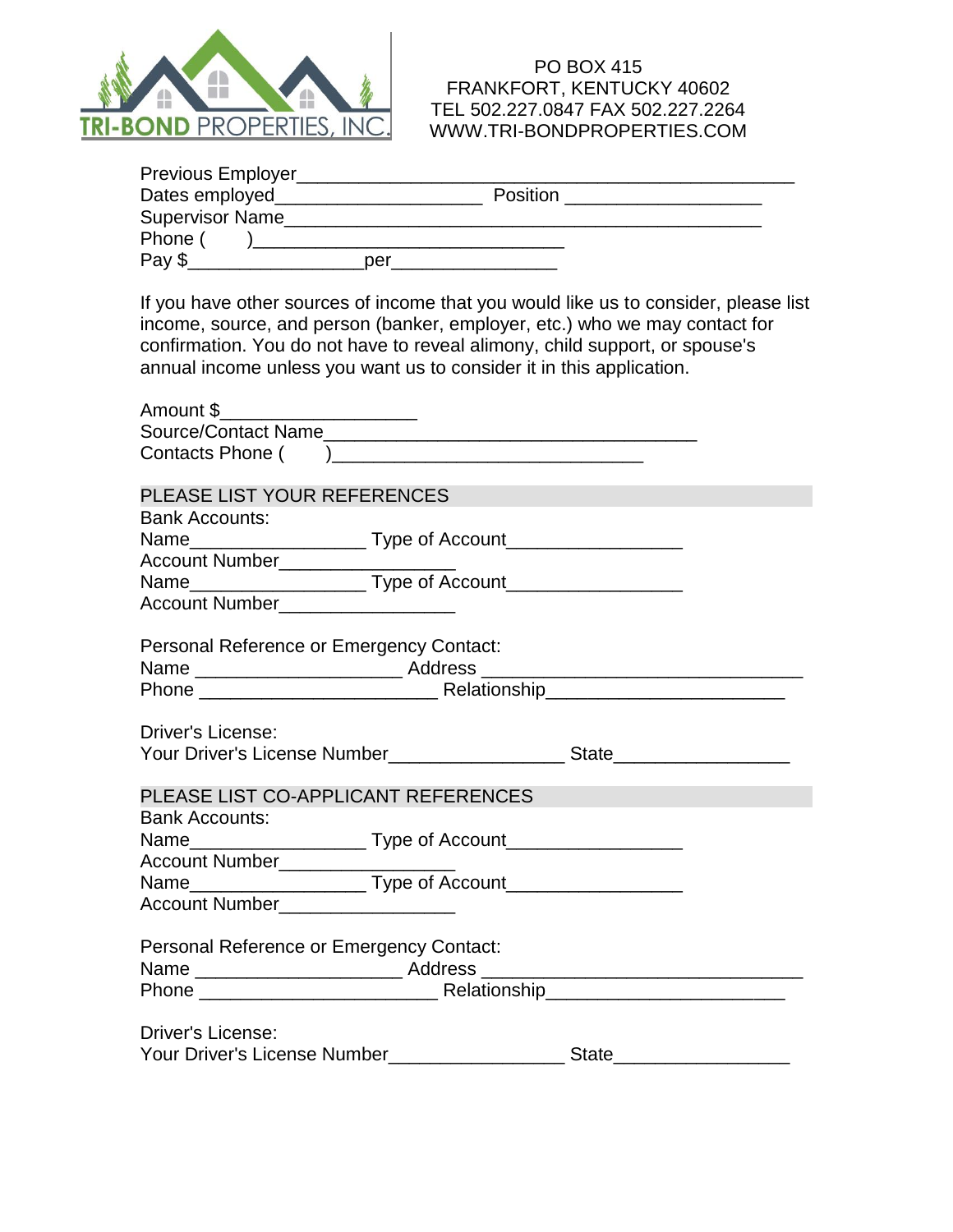

| Vehicle Information #1: |      |  |
|-------------------------|------|--|
| Make / Model            | Year |  |

Vehicle Information #2: Make / Model example of the Year  $Year$ 

ADDITIONAL QUESTIONS Do you own a functioning vacuum cleaner? Do you currently have bed bugs Have you had bed bugs within the last 12 months? Do you allow smoking inside your apartment?

# ADDITIONAL INFORMATION:

Please give any additional information that might help owner/management evaluate this application? Copies of most recent paystubs or proof of income are welcomed and appreciated.

\_\_\_\_\_\_\_\_\_\_\_\_\_\_\_\_\_\_\_\_\_\_\_\_\_\_\_\_\_\_\_\_\_\_\_\_\_\_\_\_\_\_\_\_\_\_\_\_\_\_\_\_\_\_\_\_\_\_\_\_\_\_\_\_ \_\_\_\_\_\_\_\_\_\_\_\_\_\_\_\_\_\_\_\_\_\_\_\_\_\_\_\_\_\_\_\_\_\_\_\_\_\_\_\_\_\_\_\_\_\_\_\_\_\_\_\_\_\_\_\_\_\_\_\_\_\_\_\_ \_\_\_\_\_\_\_\_\_\_\_\_\_\_\_\_\_\_\_\_\_\_\_\_\_\_\_\_\_\_\_\_\_\_\_\_\_\_\_\_\_\_\_\_\_\_\_\_\_\_\_\_\_\_\_\_\_\_\_\_\_\_\_\_

How may we reach you to discuss this application?

Day Phone # ( ) \_\_\_\_\_\_\_\_\_\_\_ Night Phone # ( )\_\_\_\_\_\_\_\_\_\_\_\_\_\_\_\_

Include the following when turning in this application:

- o Income verification such as most recent paystub, benefit letter, etc.
- o Copy of photo i.d. for all applicants.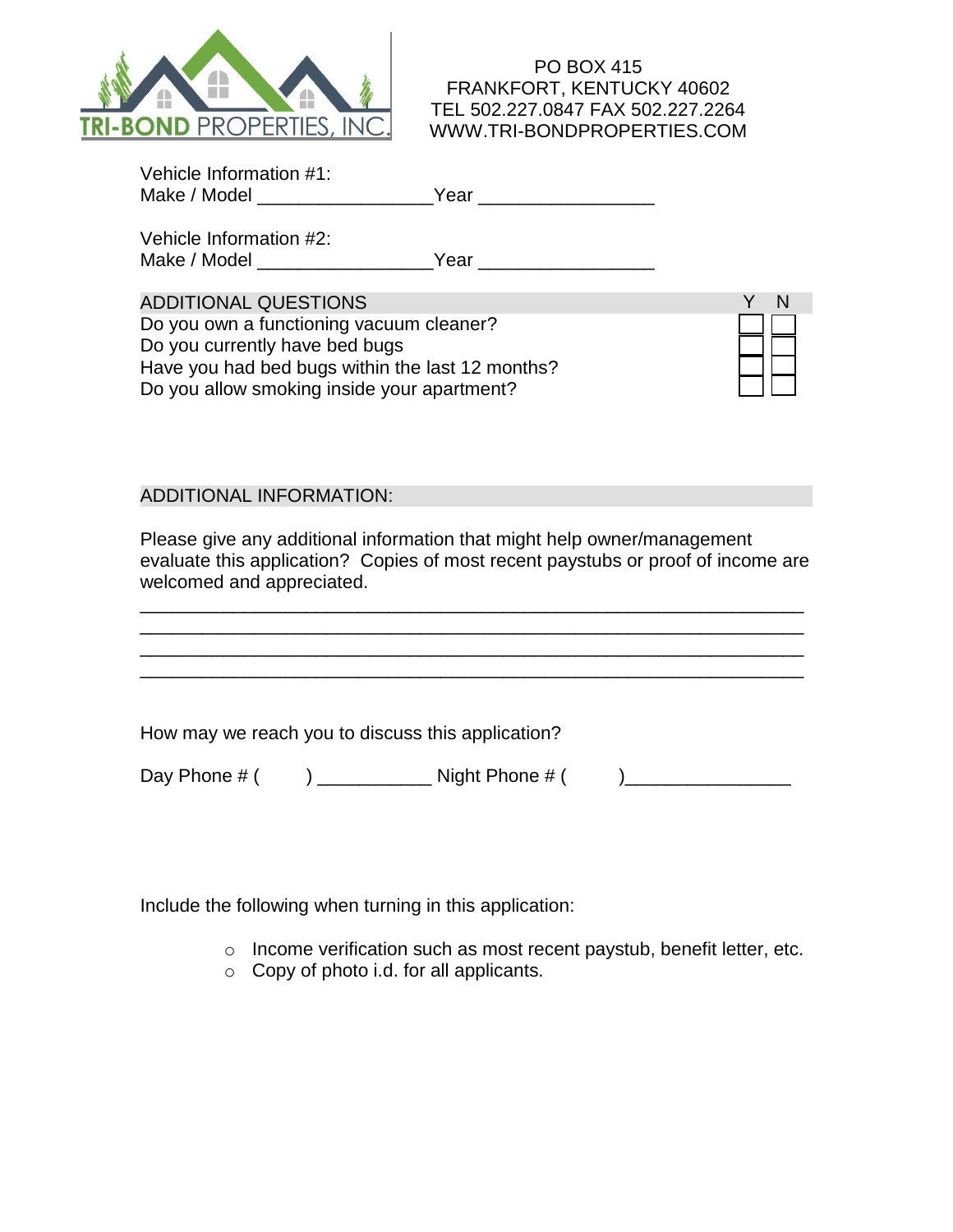

I hereby apply to lease the above described premises for the term and upon the set conditions above set forth and agree that the rental is to be payable the first day of each month in advance. As an inducement to the owner of the property and to the agent to accept this application; I warrant that all statements above set forth are true; however, should any statement made above be a misrepresentation or not a true statement of facts, all of the deposit will be retained to offset the agent's cost, time, and effort in processing my application.

I hereby deposit \$ as earnest money to be refunded to me if this application is not accepted in 3 business banking days. Upon acceptance, this deposit shall be retained as part of the security deposit. When so approved and accepted, I agree to execute a lease for 12 months before possession is given and to pay the balance of the security deposit prior to the move in date. If the application is not approved or accepted by the owner or agent, the deposit will be refunded, the application hereby waiving any claim for damages by reason of non-acceptance which the owner or agent may reject. I recognize that as a part of your procedure for processing my application, an investigative consumer report may be prepared whereby information is obtained through personal interviews with others with whom I may be acquainted. This inquiry includes information as to my character, general reputation, personal characteristics and mode of living.

The above information, to the best of my knowledge, is true and correct.

Please sign: X

Applicant Date

Please sign: X\_

Co-Applicant Date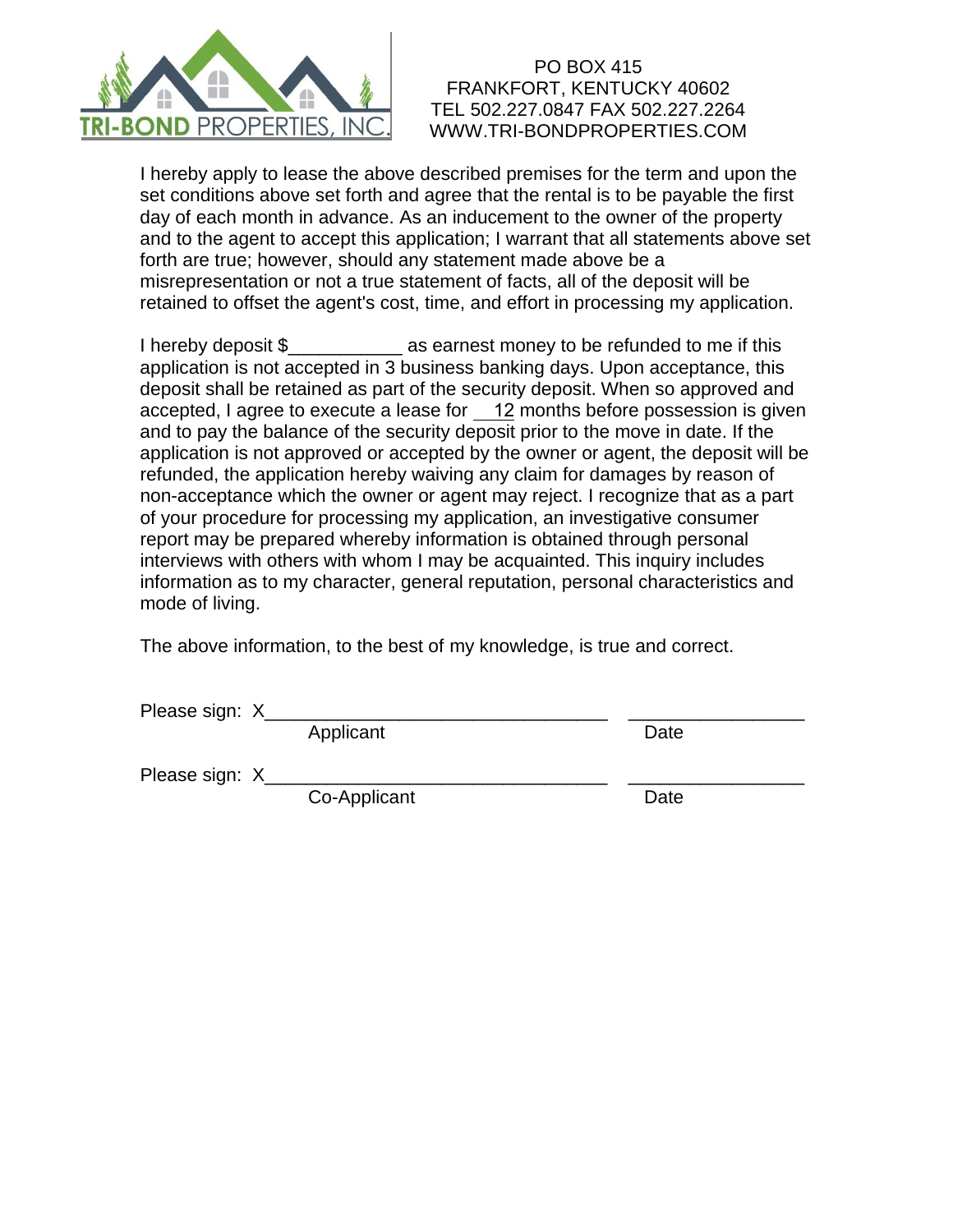

### AUTHORIZATION Release of Information

I authorize an investigation of my credit, tenant history, criminal history, banking and employment for the purposes of renting a house, apartment, or condominium from this owner/manager.

| Applicant Name (please print)    |      |
|----------------------------------|------|
| X<br><b>Applicant Signature</b>  | Date |
| Co-Applicant Name (please print) |      |
| <b>Co-Applicant Signature</b>    | Date |